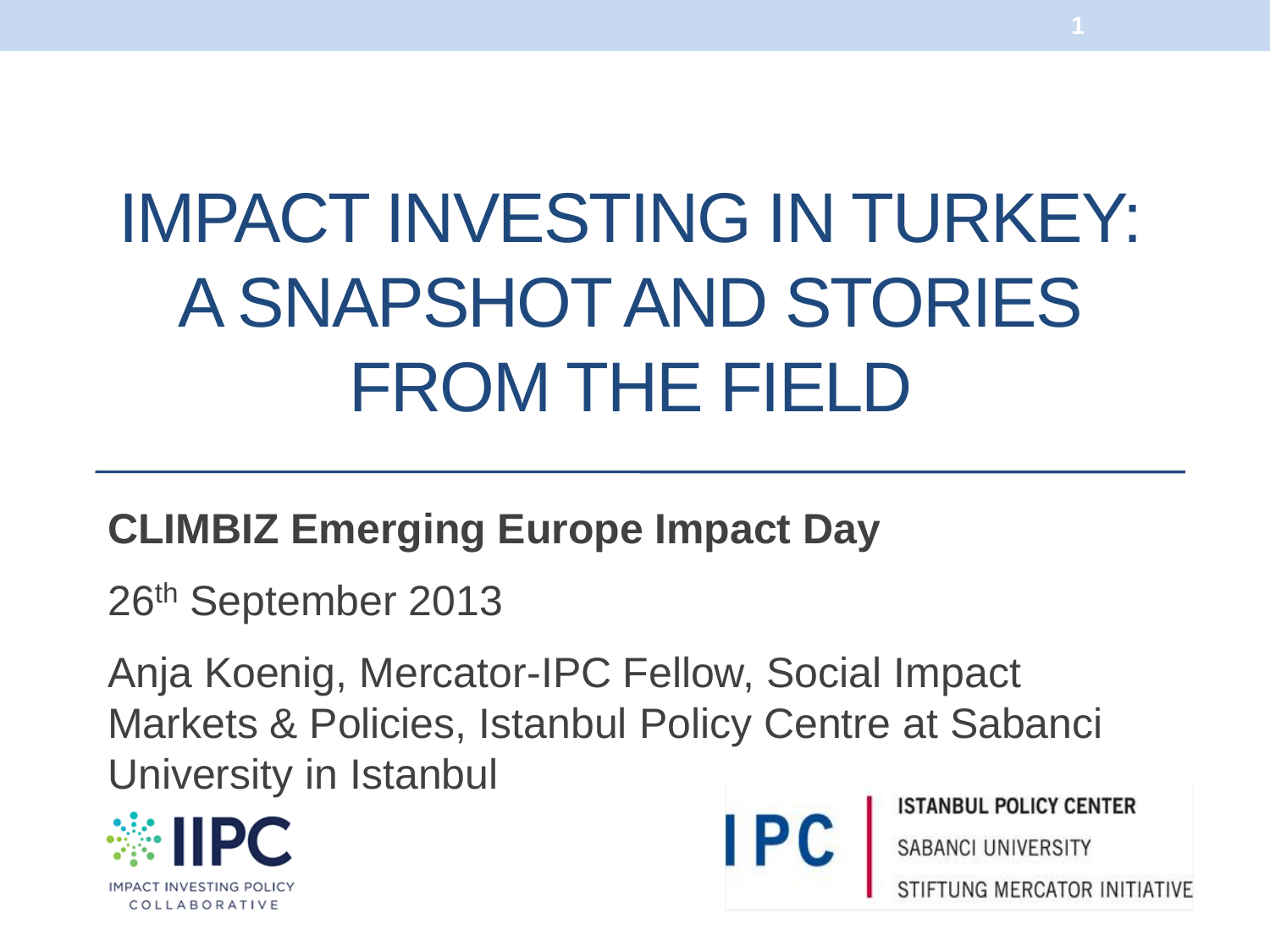## Agenda

- 1. DEMAND OF CAPITAL: Voices from social and green entrepreneurs in Turkey
- 2. SUPPLY OF CAPITAL: What do international impact investors think about Turkey?
- 3. PERSPECTIVES: Where do you want to go?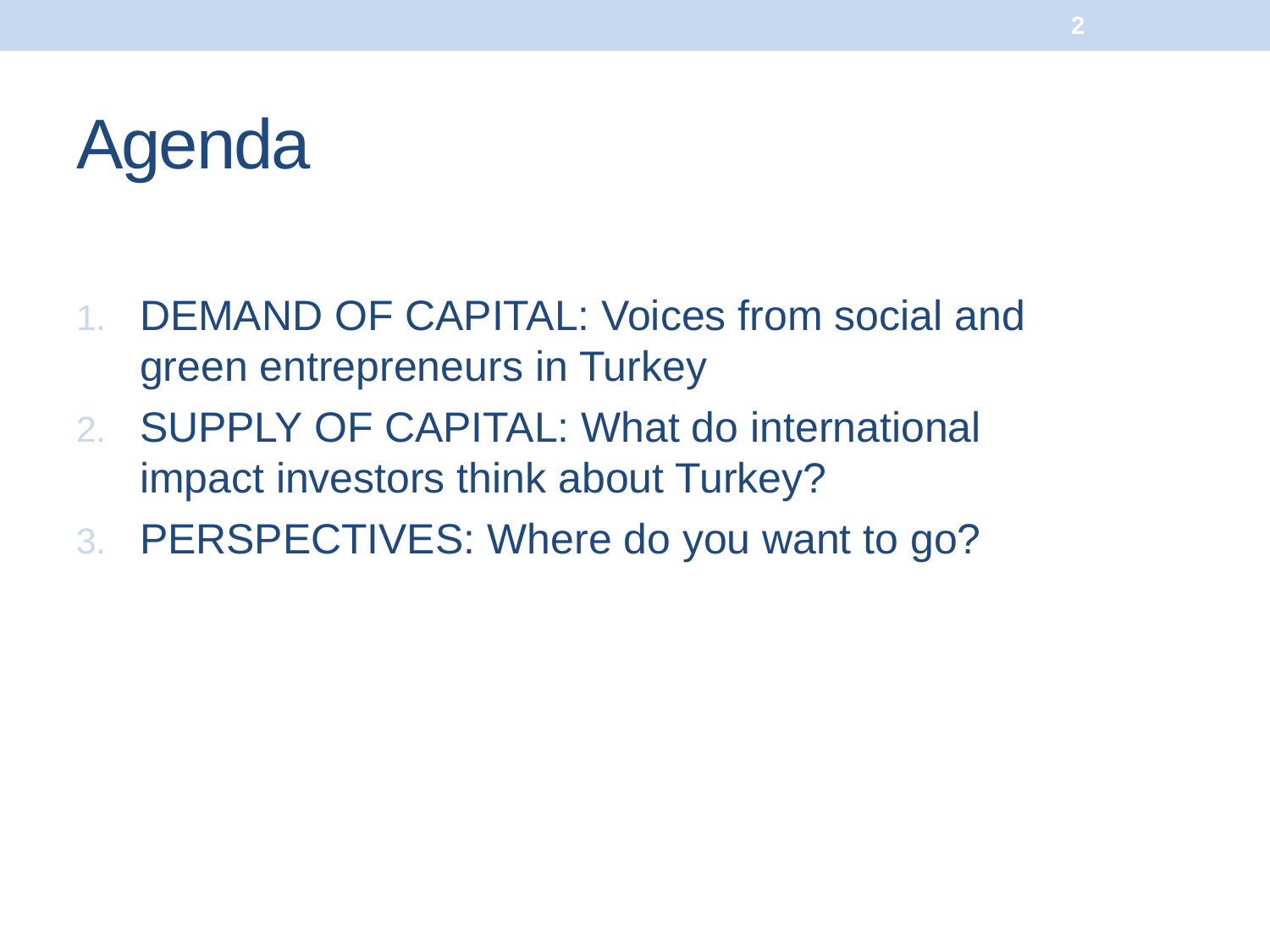#### Focus: Organisations that intentionally pursue a measurable social or/and environmental objective; are innovative; concept of (financial) sustainability

| <b>Charities</b>                                                                                                                       | <b>Enterprising</b><br>,NGO <sup>®</sup>                                                                 | <b>Hybrid</b>                                                                                                                                | <b>Social</b><br><b>business</b>                                                                                                     | <b>Commercial</b><br><b>Corporations</b>                                              |
|----------------------------------------------------------------------------------------------------------------------------------------|----------------------------------------------------------------------------------------------------------|----------------------------------------------------------------------------------------------------------------------------------------------|--------------------------------------------------------------------------------------------------------------------------------------|---------------------------------------------------------------------------------------|
| Non profit<br><b>Relies entirely</b><br>on ad hoc and<br>short term<br>grants,<br>subsidies,<br>fundraising<br>No market<br>activities | Non profit<br>organisation<br>Own revenue<br>generation<br>(combined with<br>other sources<br>of income) | Organisation<br>with social<br>mission and for<br>profit activities<br>E.g. for profit<br>model to<br>support<br>activities of<br>non-profit | For profit<br>company with<br>social mission<br>Reinvests x%<br>or more of its<br>profits back into<br>its core social<br>activities | Financial<br>first/full profit<br>objective<br>Possibly some<br><b>CSR</b> activities |
| Social<br>returns                                                                                                                      |                                                                                                          |                                                                                                                                              |                                                                                                                                      | Financial<br>returns                                                                  |

Based on: Wolfensohn Centre for Development at Brookings (2011): Social Entrepreneurship in the Middle East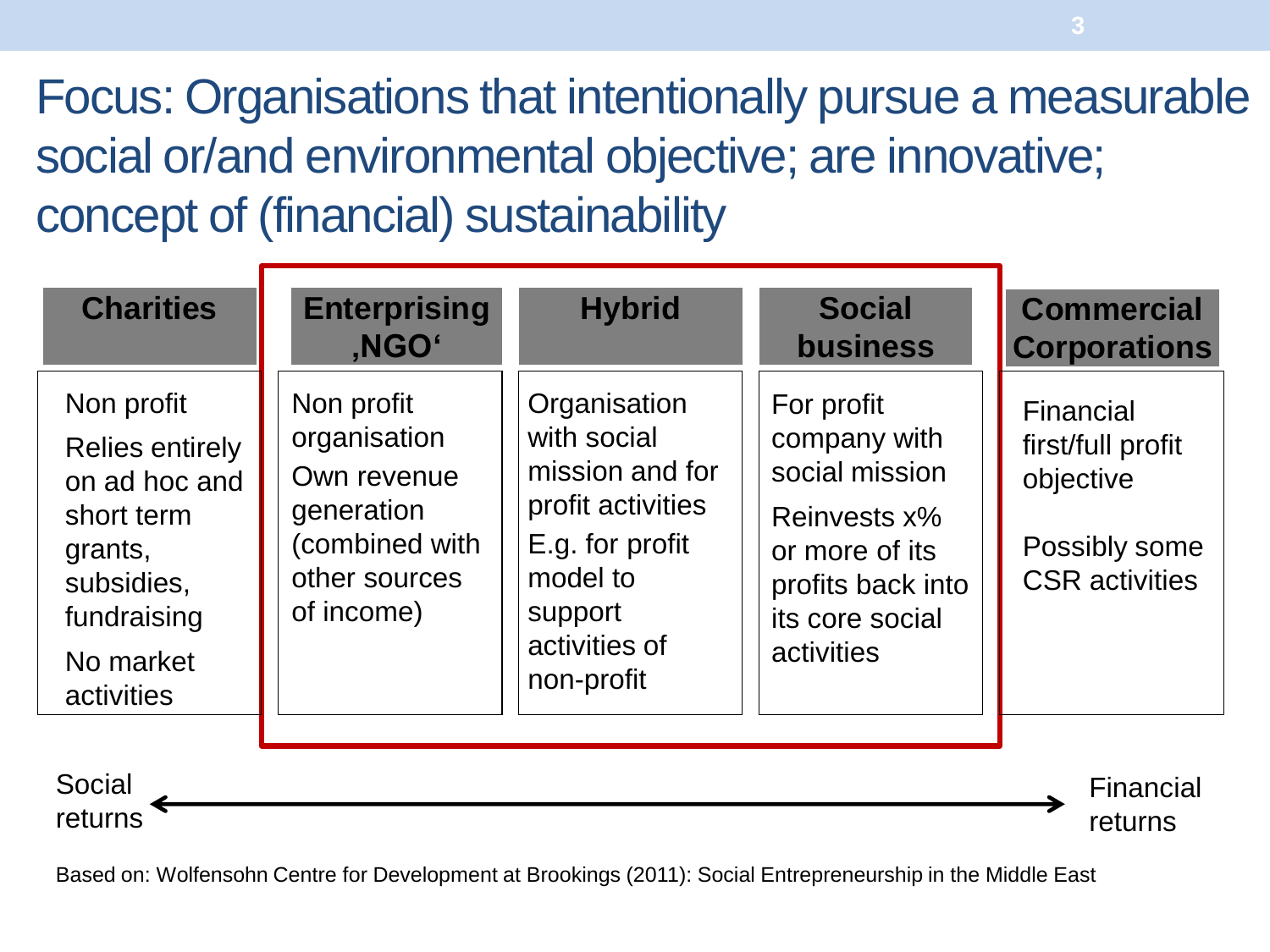## Survey responses reflect the diversity of the 'impact entrepreneurship' field in Turkey

- From deep roots in civil society and nonprofit versus market driven, technology based social entrepreneurship
- Many organisations are rather **small**  (64% < USD 250,000 in annual revenues), but **optimistic about growth**
- **16% are start ups**, 28 % active for more than 10 years
- **52% cover their cost** or expect to break even in the next 1.4 years (on average)



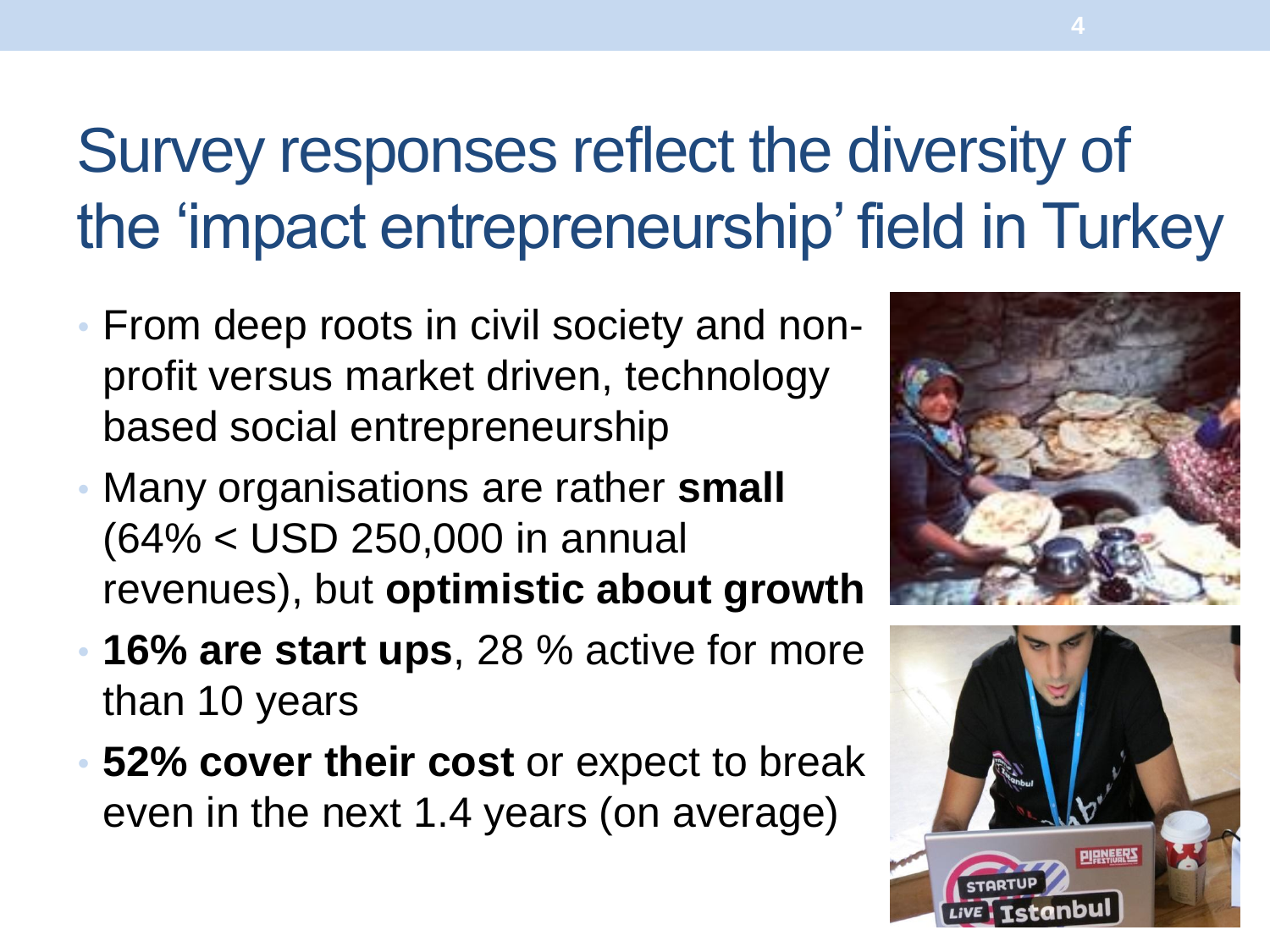### Lack of access to finance and cash flow are particularly challenging during early stage



**Concept & Pilot Phases**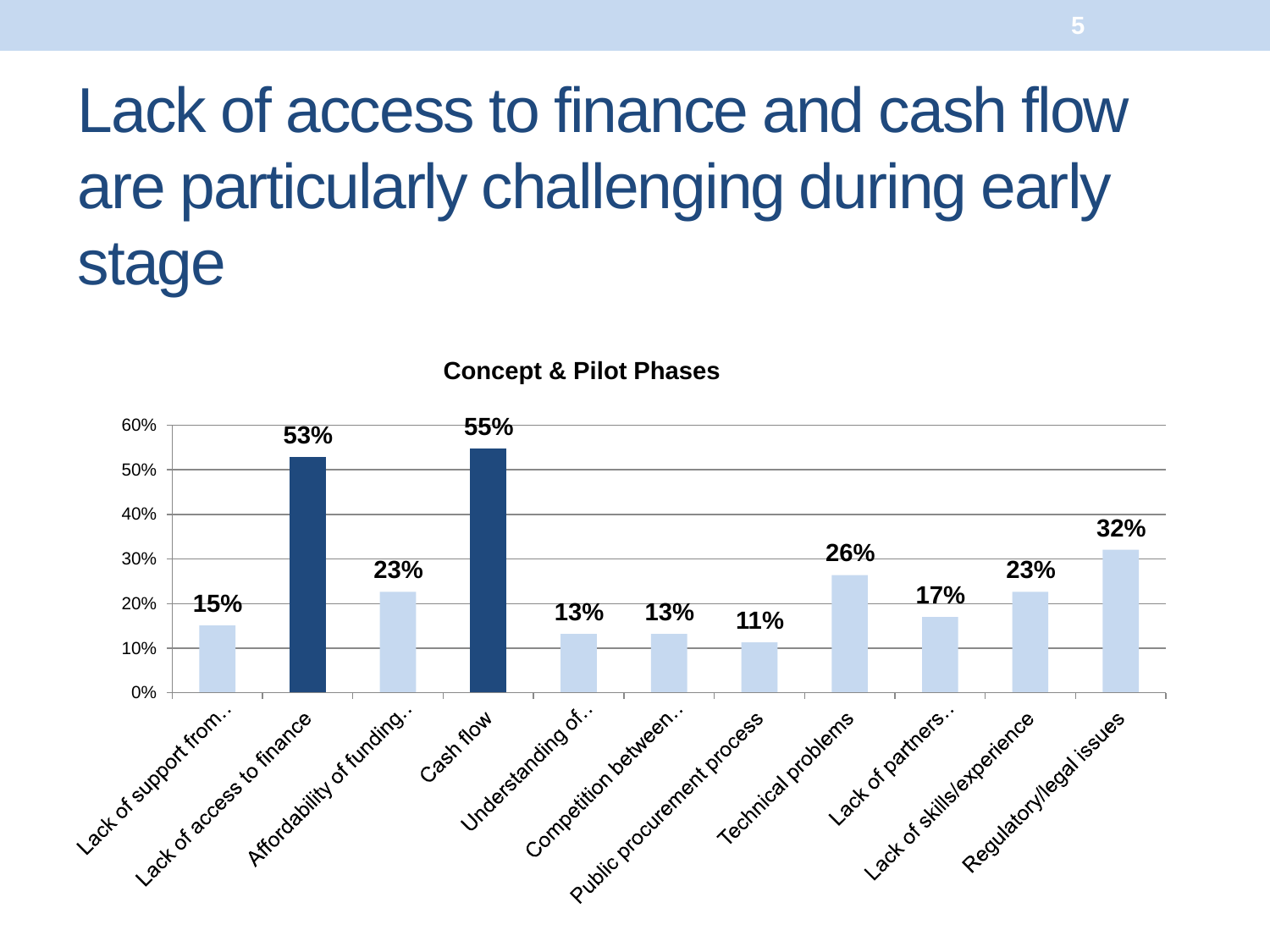The conditions for starting up and scaling a social and green venture are difficult in Turkey

*"I spent 2 years talking to people having the same conversation over and over again about my idea and everyone has turned their back.*

*[...] I cant tell you how many aid organisations did not want to support us because we were not a non-profit and how many investors did not want to finance us because we were too socially oriented."*

*Interview 4*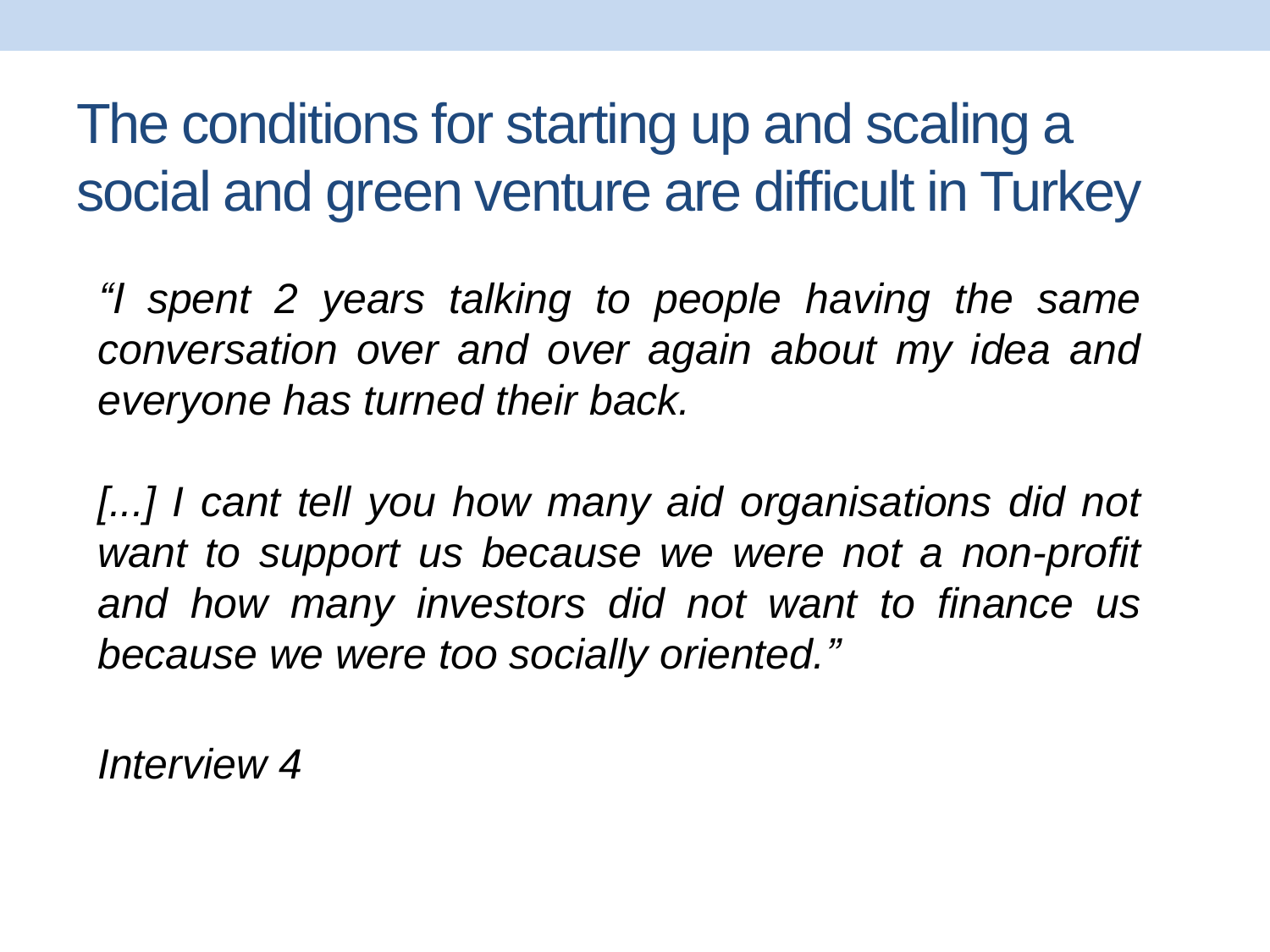#### There is significant interest in 'repayable finance' (debt and equity)

34% actively seek repayable finance while only 7% have succesfully secured repayable finance. 39% would like to know more about the subject.

**Q: Assuming you would need external financing would you be interested in repayable finance? (Please select all that apply)**

|                                                               | <b>SocEnts</b> | Green<br><b>Ents</b> | <b>Social and</b><br><b>Green Ents</b> |
|---------------------------------------------------------------|----------------|----------------------|----------------------------------------|
| Successfully secured repayable finance                        | 3%             | 18%                  | 7%                                     |
| Tried but have not yet successfully secured repayable finance |                | 9%                   | 11%                                    |
| Actively seeking repayable finance                            |                | 55%                  | 34%                                    |
| Interested to know more/to see if suitable                    |                | 27%                  | 39%                                    |
| Not interested in repayable finance                           |                | 9%                   | 18%                                    |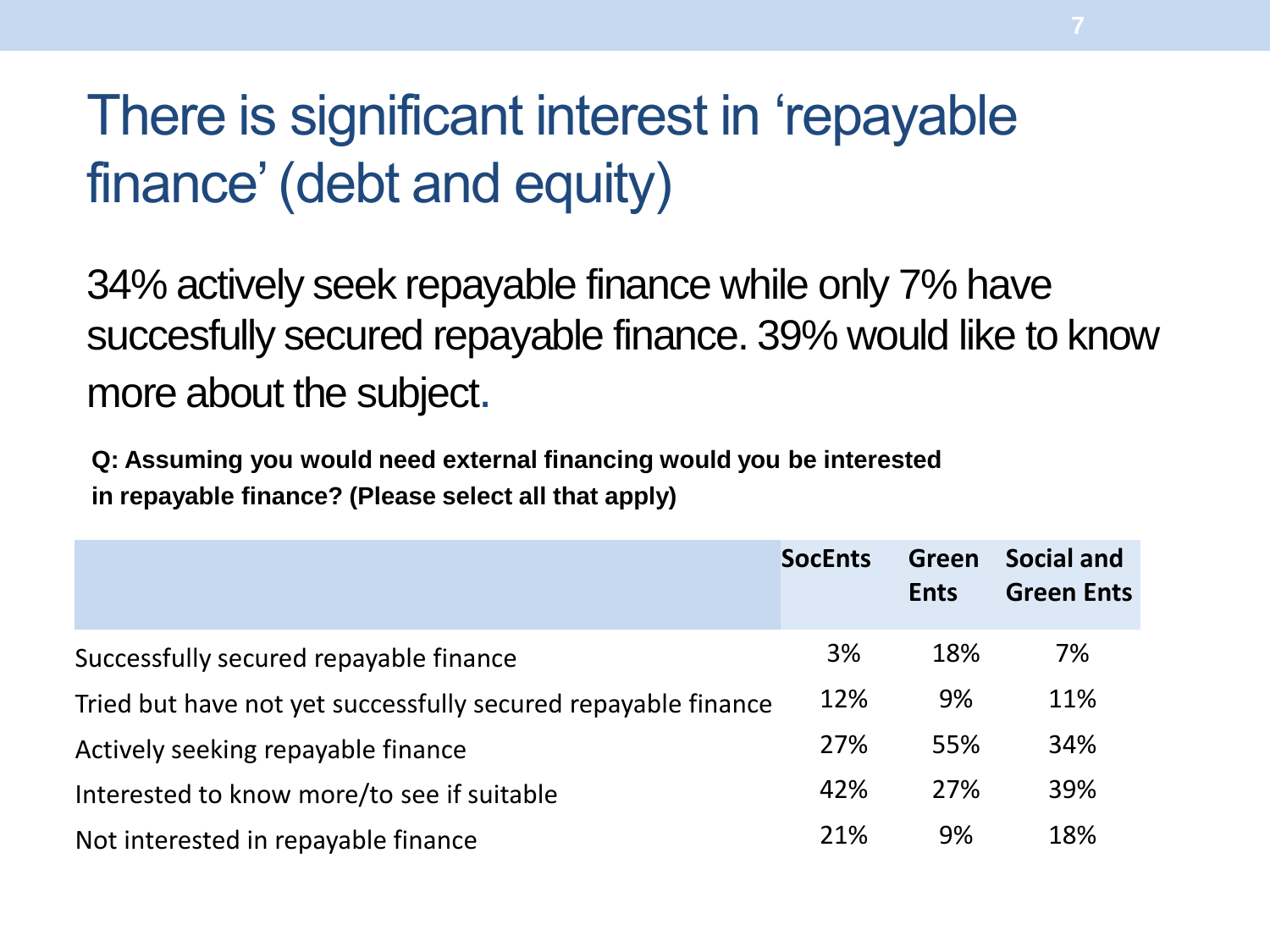#### Alarge number of those interested in repayable finance would consider long term loans or VC/PE (<USD 250,000)



#### Financing needs:

- 35% would seek up to USD 50,000
- 43% up to USD 250,000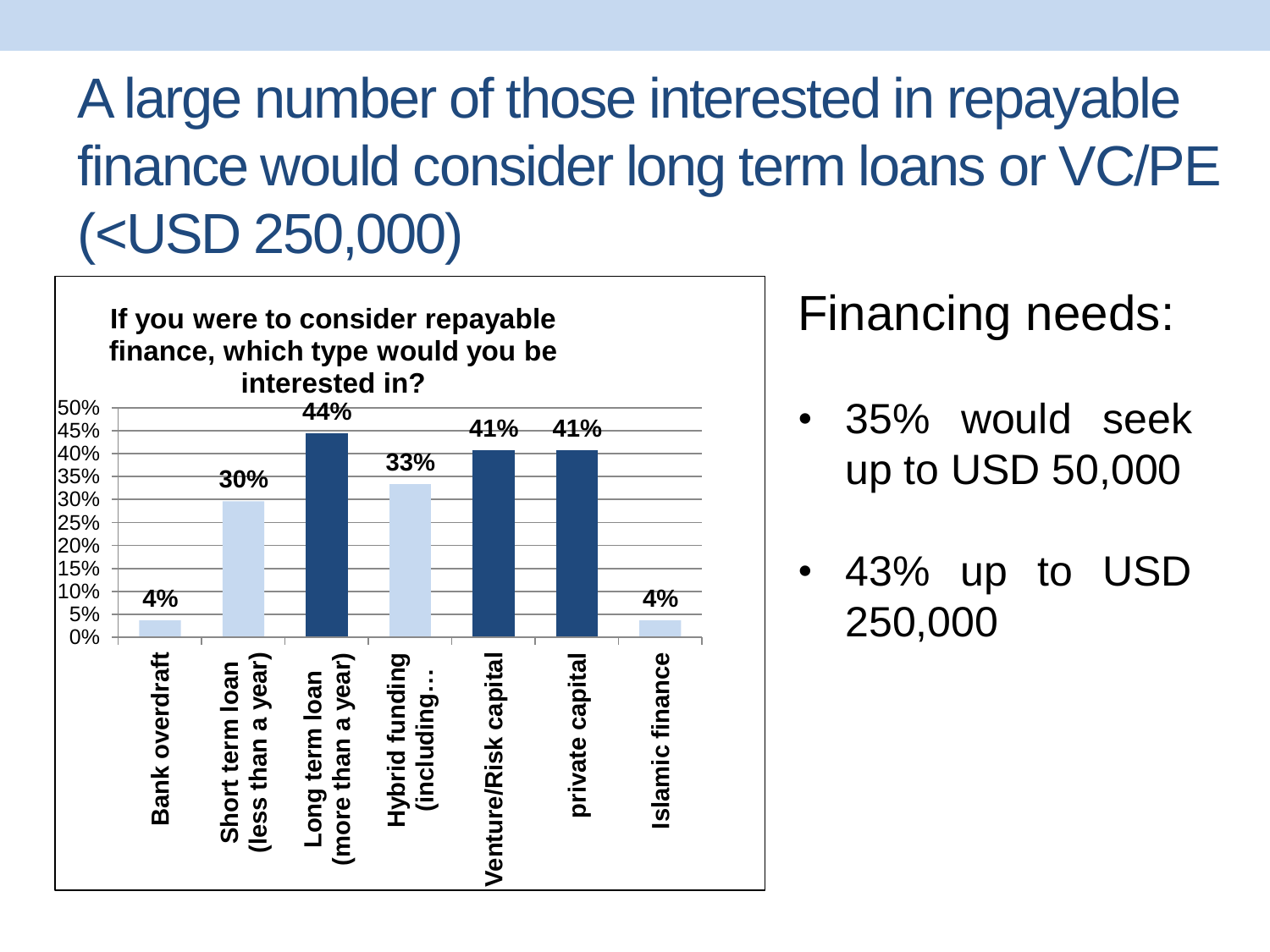### It needs more than just finance: support for 'opening doors' and accessing networks

*"In Turkey there are two tracks: there is the track if you do it like a normal person you get nowhere. And there is the aristocrat track: if you know someone who can vouch for you, everything happens really fast and you get your things done."*

*Interview 4*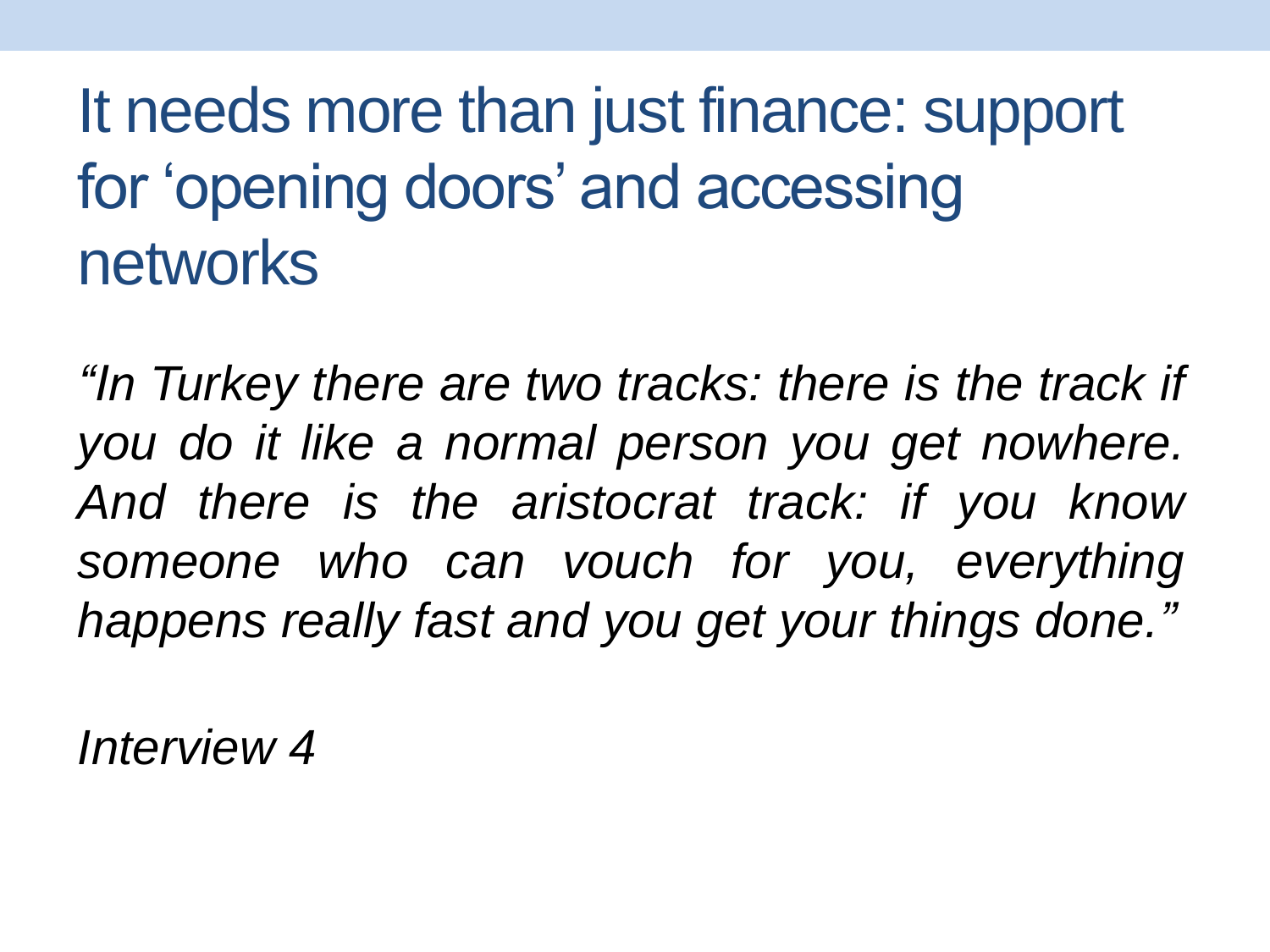Many (social) entrepreneurs lack strong peer support networks and collaborations

*" I wanted to discuss my business with other entrepreneurs and see where we can collaborate but they think I only want to steal their ideas. There is a huge mistrust even amongst us and everybody works alone."*

*Interview 7*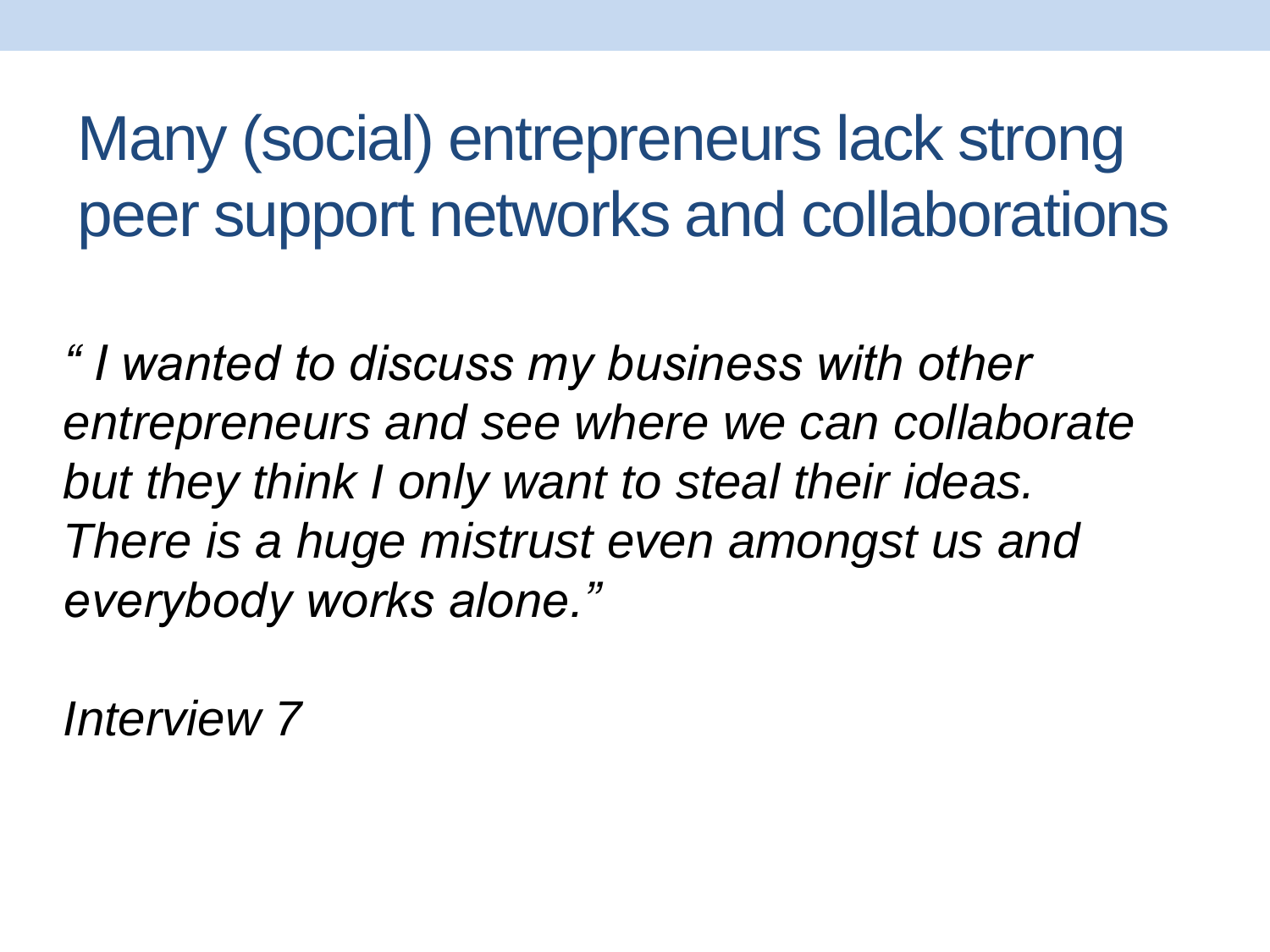Definition, measurement, valuation and accounting for social and environmental impact not widespread

- 48% collect information on their impact at least once a year
- 42% of the respondents publish reports on the organization's social/environmental impact. BUT: only 5 were publicly available from websites
- Often focus on activities and inputs rather than impact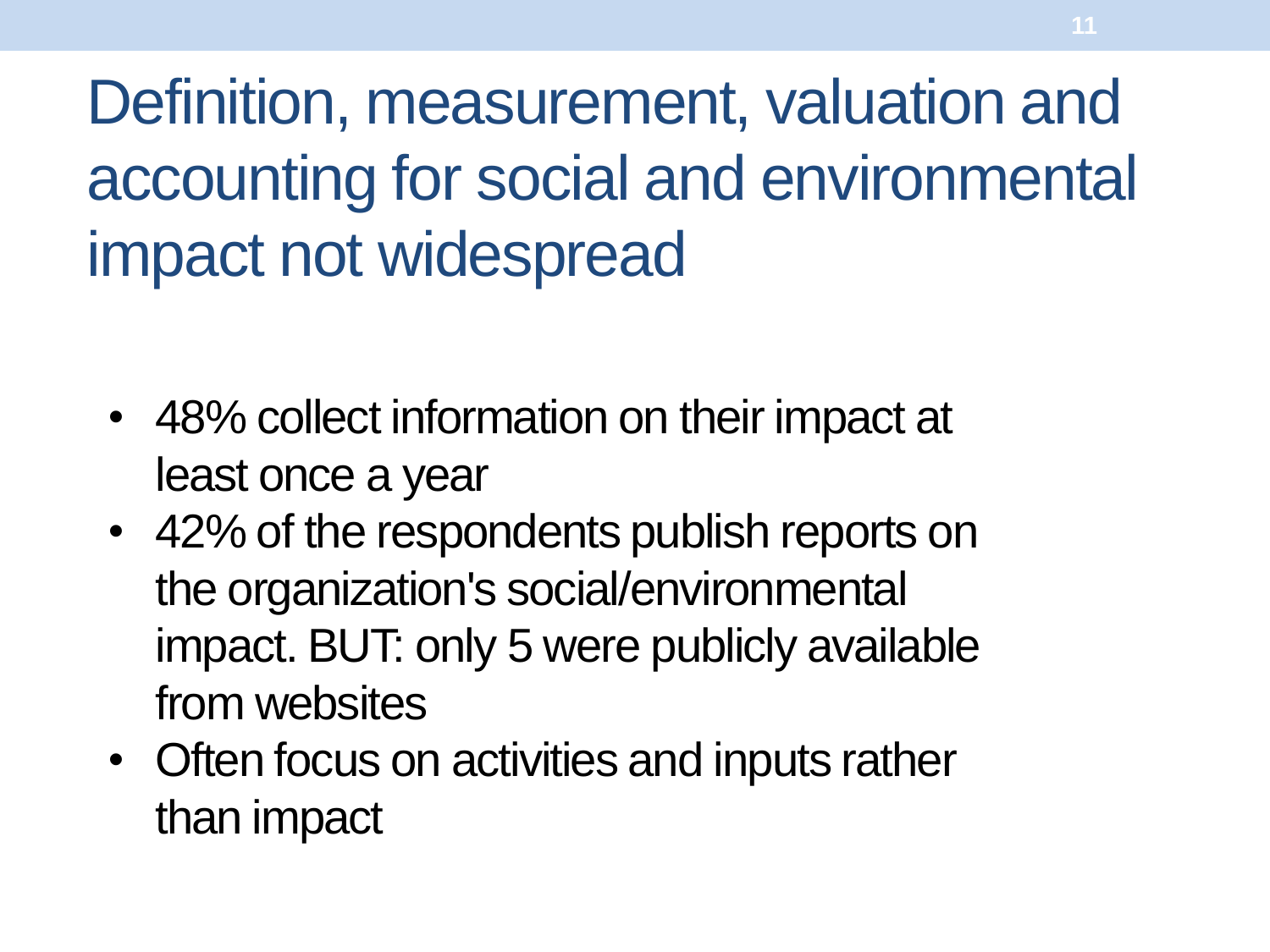Human resources capacity are one of the most overlooked constraints in this field

"*In Turkey, we expect people to volunteer when working for the social good or the environment. There is no such thing as a professional career in this field.*

*I would love to devote the next two years to bringing my social enterprise up to speed and grow it. But then I would be out [of the corporate sector]!"*

*Interview 10*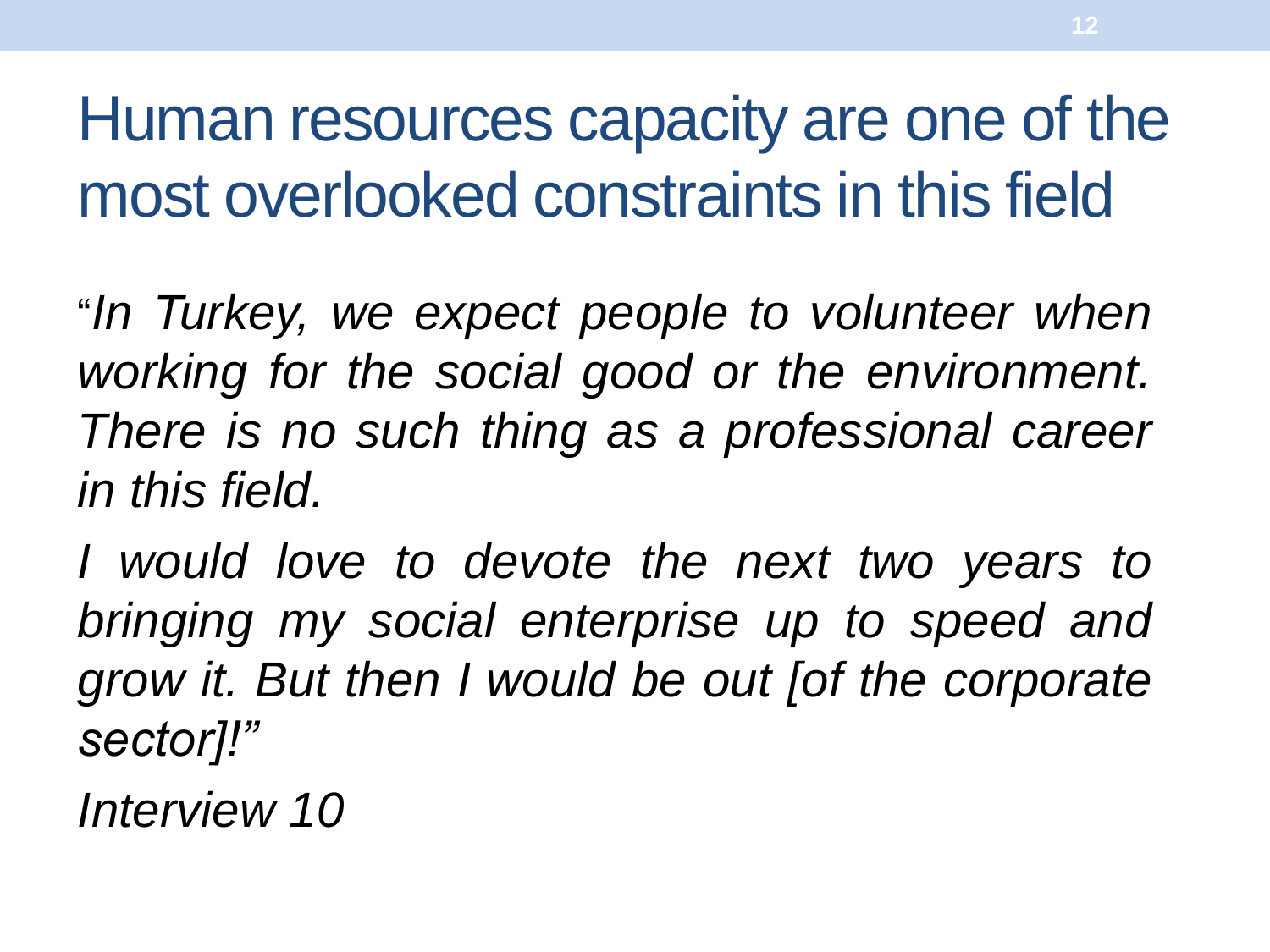## Agenda

- 1. DEMAND OF CAPITAL: Voices from social and green entrepreneurs in Turkey
- 2. SUPPLY OF CAPITAL: What do international impact investors think about Turkey?
- 3. PERSPECTIVES: Where do you want to go?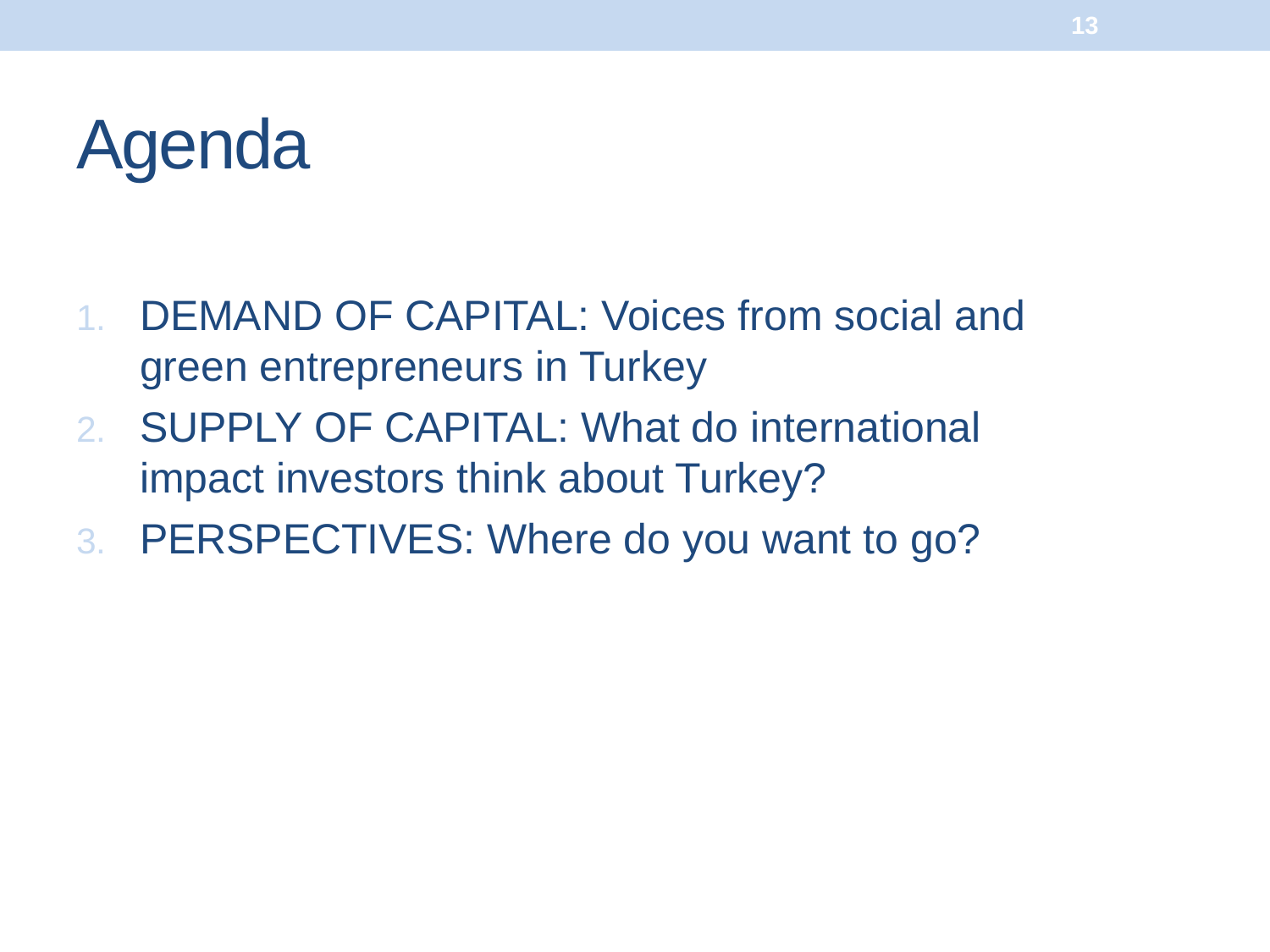#### Social capital markets and finance in Turkey: not geared towards social ventures and innovators

- Family & friends
- DFI (IFC, KFW, EBRD, AFD) important providers of sustainable debt and equity finance
- Microfinance industry surprisingly underdeveloped
- Opportunities with regional schemes, innovation funds, SME programmes, guarantee schemes?
- Turkey not included in the geographical coverage of most impact investing funds

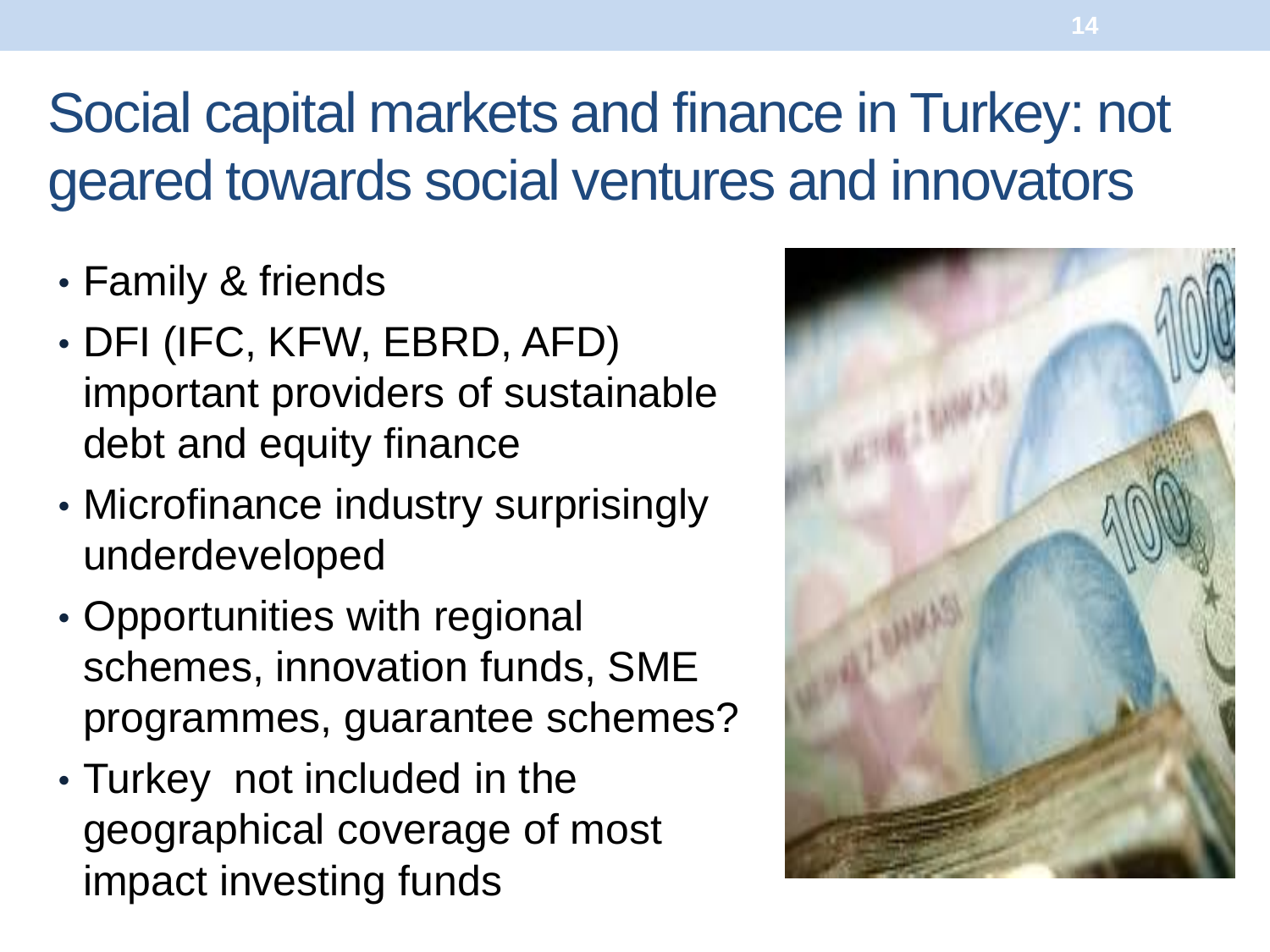#### What do international impact investors think of Turkey? And where are they?

- Market size estimated at USD 400bn to 1 trillion in assets
- Investors committed USD 9bn for 2013 (focus on US and UK market)\*
- Increasing emerging market activities (China, Brazil, South Africa) in addition to developing countries

• \*JPMorgan 2013



**15**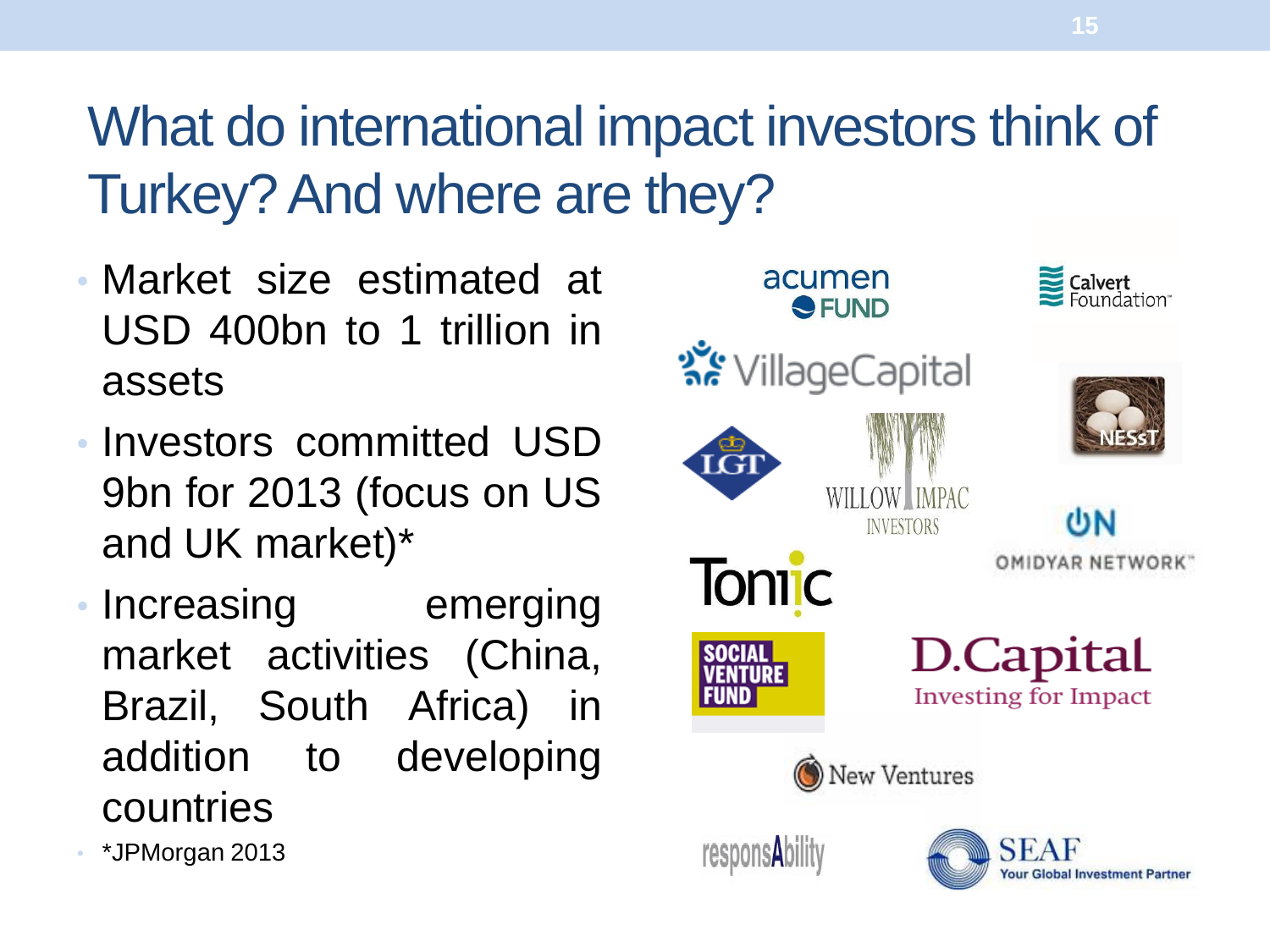## What do you think of Turkey?

*"Dynamic", "Entrepreneurial", "bridge between continents" "spent my honeymoon in Istanbul"…*

*"[…] But there are growing inequalities, rural and urban development issues, violation of women rights, religious, ethnic and cultural tensions. In my view, Turkey is ripe for social investment."*

Interview No 14.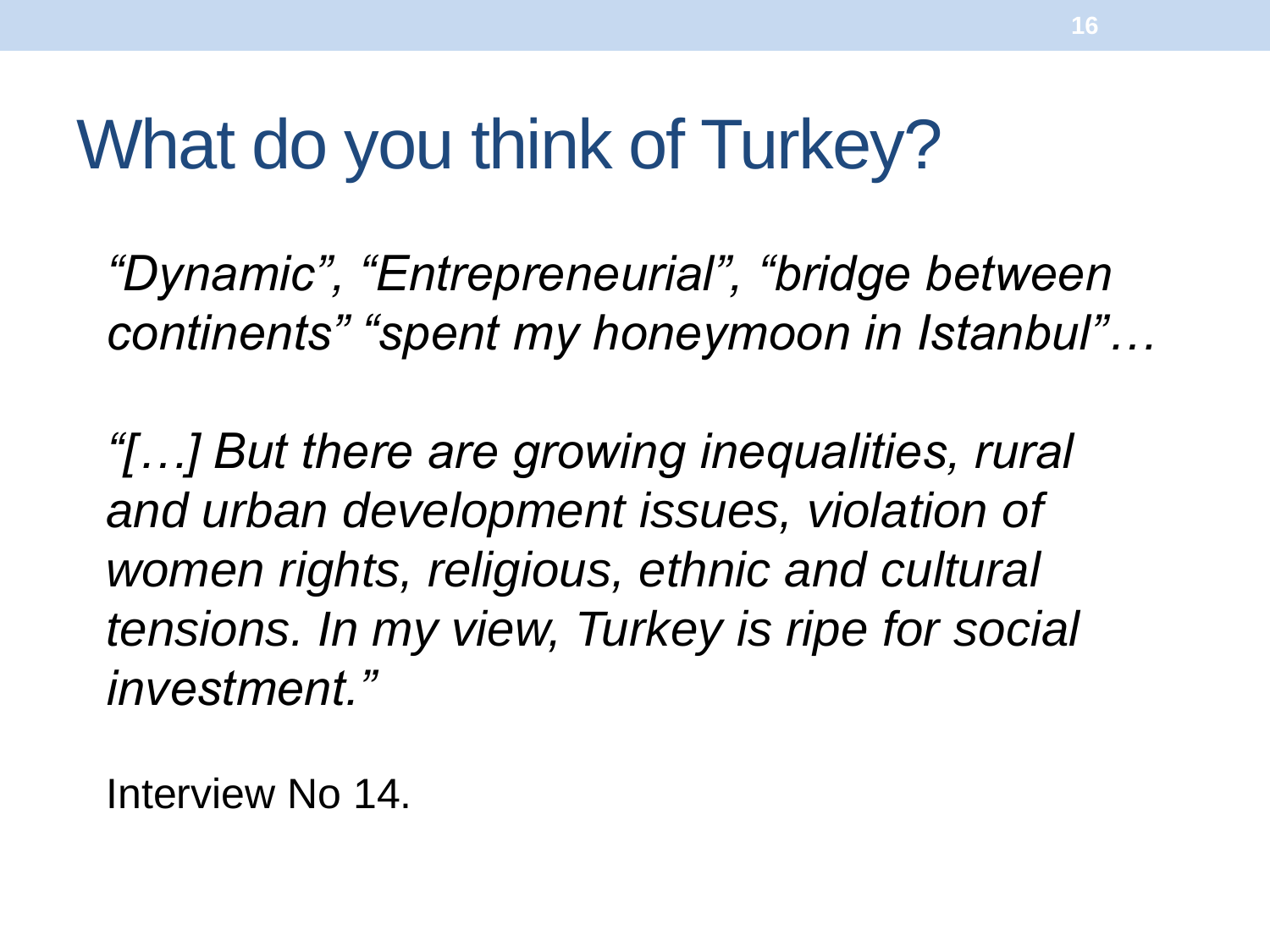A majority of interviewee have not considered an engagement in Turkey. Why?

*LACK OF PERSONAL CONTACTS: "You find out more about what is happening in a certain country when you go to these conferences, you meet someone or when you hear about a successful social entrepreneur from someone you know. It is a lot about personal contacts. I have simply not met anybody from Turkey in this field before you contacted us."*

Interview No 10.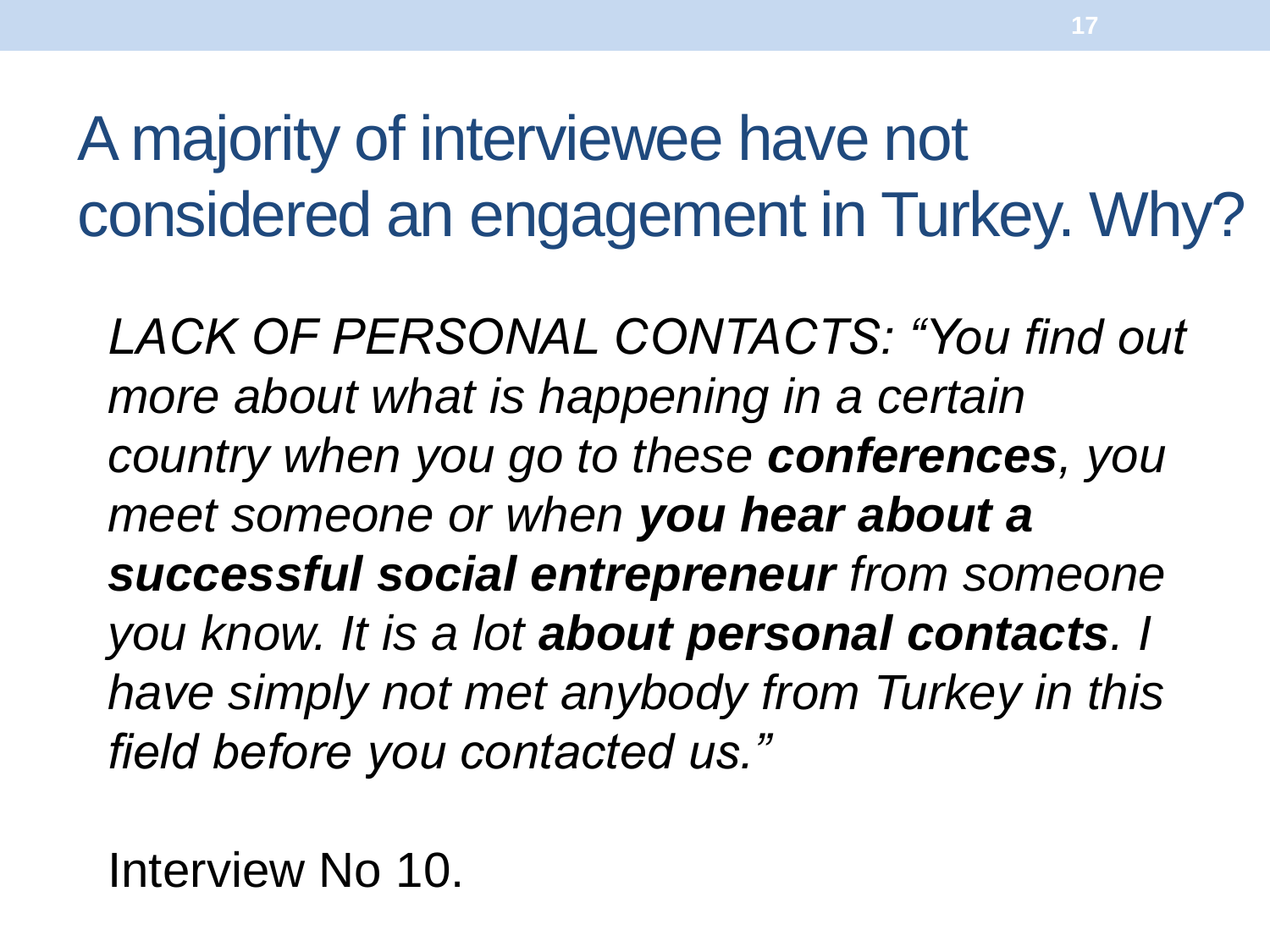## Or stopped to engage. Why?

*CAPACITY: "We had been in touch with two social enterprises in Turkey during the past months. One did not match our investment criteria. The other one has been unreliable and did not know where they wanted to go and what they wanted from us." Interview No 13*

*HIGH EXPECTTIONS: "We looked for a long time. There are simply only a handfull of relevant options and none was profitable" Interview 5*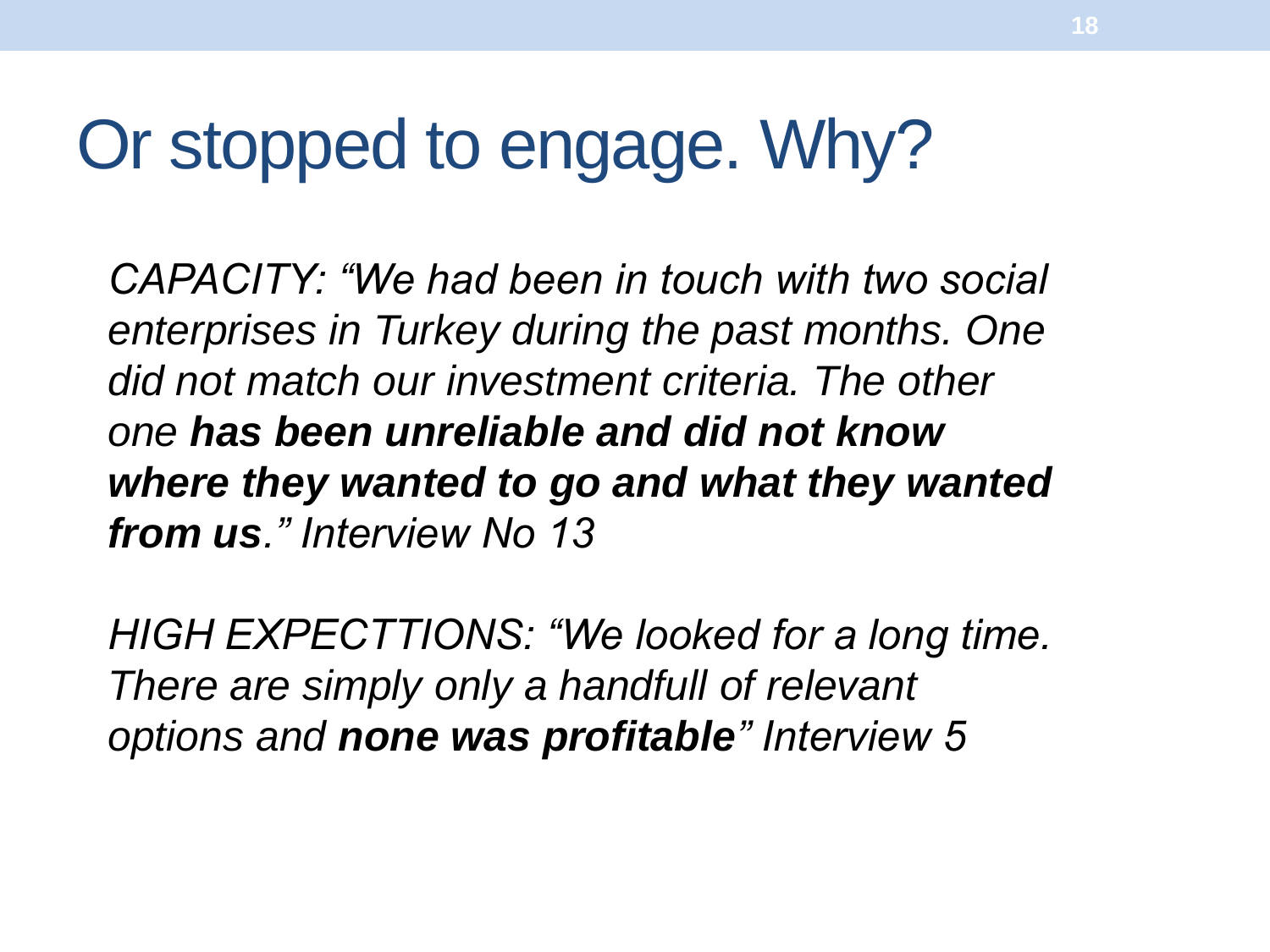Impact investors see a range of options for their involvement beyond one-off investments

- Use their experience to provide advice to an individual family office or a foundation in Turkey on their engagement strategies;
- Play an advisory role in helping to set up a locally funded and managed social investment vehicle;
- Act as a (temporary) fund manager to share their knowledge and expertise, and train local staff, if a social investment vehicle had been set up in Turkey.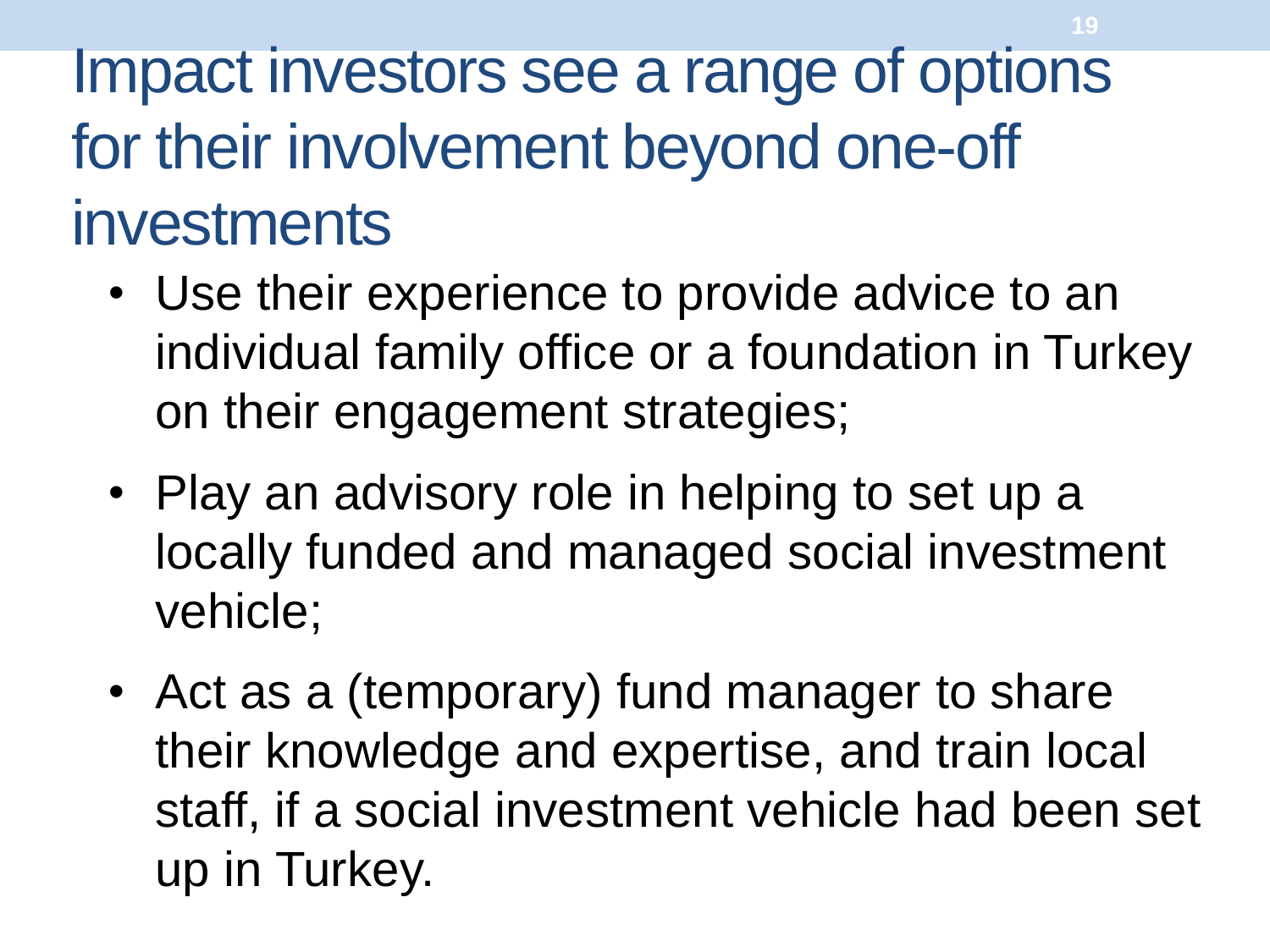## Agenda

- 1. DEMAND OF CAPITAL: Voices from social and green entrepreneurs in Turkey
- 2. SUPPLY OF CAPITAL: What do international impact investors think about Turkey?
- 3. PERSPECTIVES: Where do you want to go?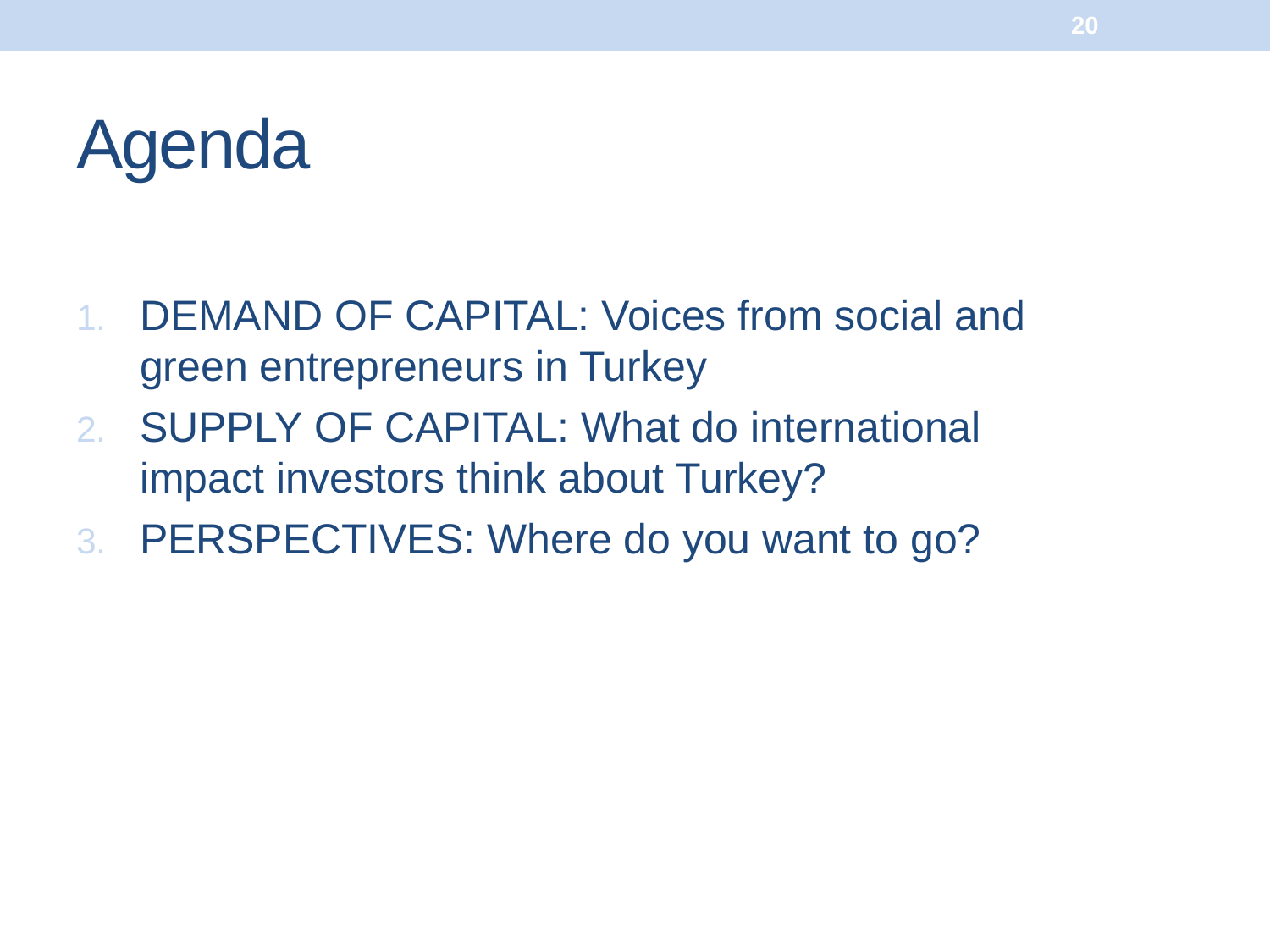#### There are significant opportunities to grow this field in Turkey





- Young, social media and tech-savvy population
- Recognition of high profile social entrepreneurs and interest in topic
- Big corporations: potential for intrapreneurship, scaling and JV/social business
- Wish to align personal values with investment strategies
- Turkish family foundations and Turkish diaspora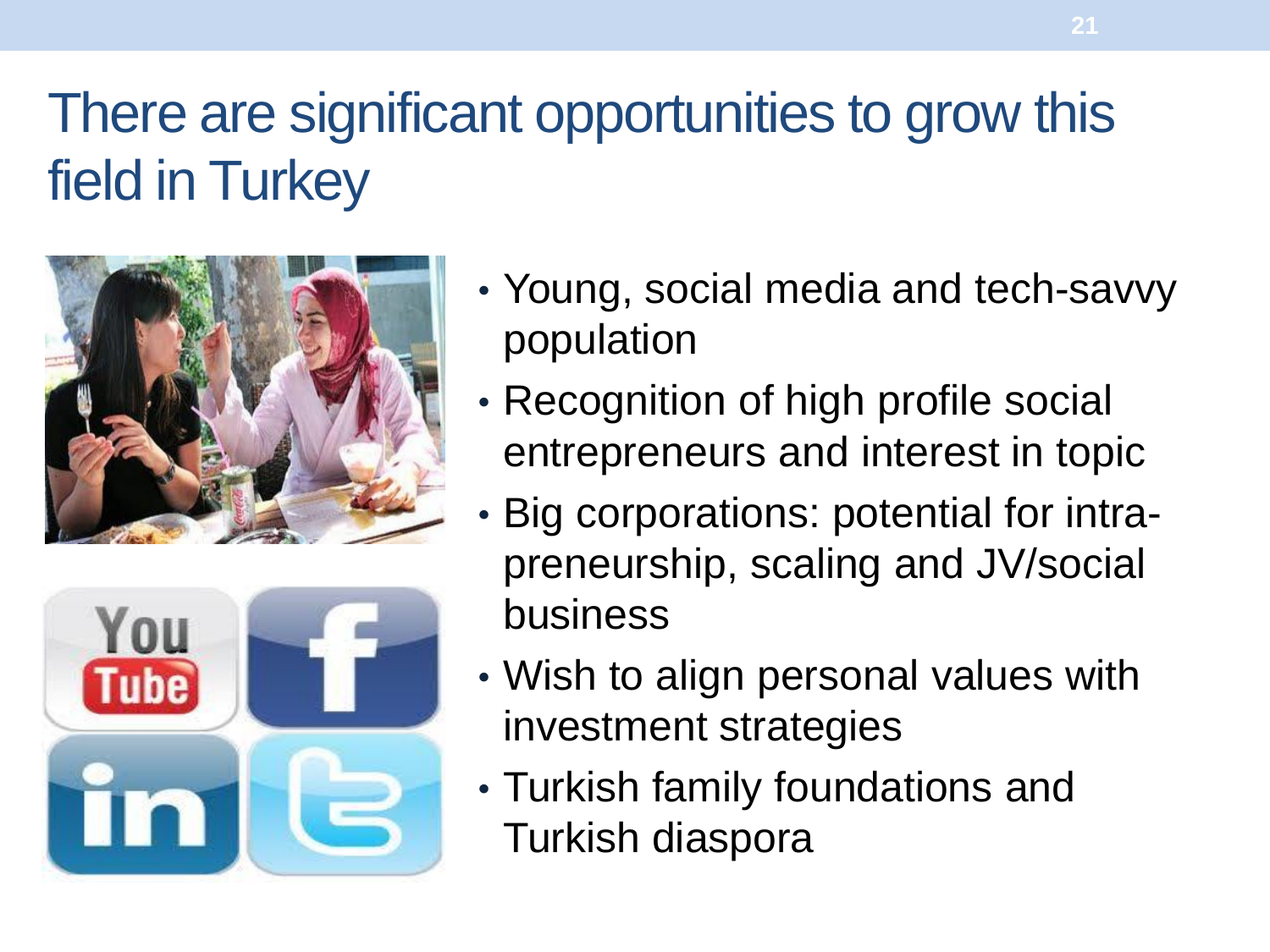#### What is your vision for a mature 'social impact market ?'

| 1. Uncoordinated<br>innovation                           | 2. Marketplace<br>building                                                                      | 3. Growth<br>4. Maturity                                                                                                                 |
|----------------------------------------------------------|-------------------------------------------------------------------------------------------------|------------------------------------------------------------------------------------------------------------------------------------------|
| Sporadic<br>entrepreneurial activities<br>Pilot projects | More players, higher scale<br>Diverse business models<br>infrastructure<br>Market<br>developing | Mainstream players enter<br>Organisations become more specialised and<br>professional<br>Impact at scale<br>Collaboration across sectors |
| Financing:<br>Philanthropic capital                      | Financing:<br>Philananthropic,<br>government capital                                            | Financing:<br>Hybrid financing<br>Institutional & mainstream capital                                                                     |

Adjusted from The Monitor Institute (2009): Investing for Social and Environmental Impact.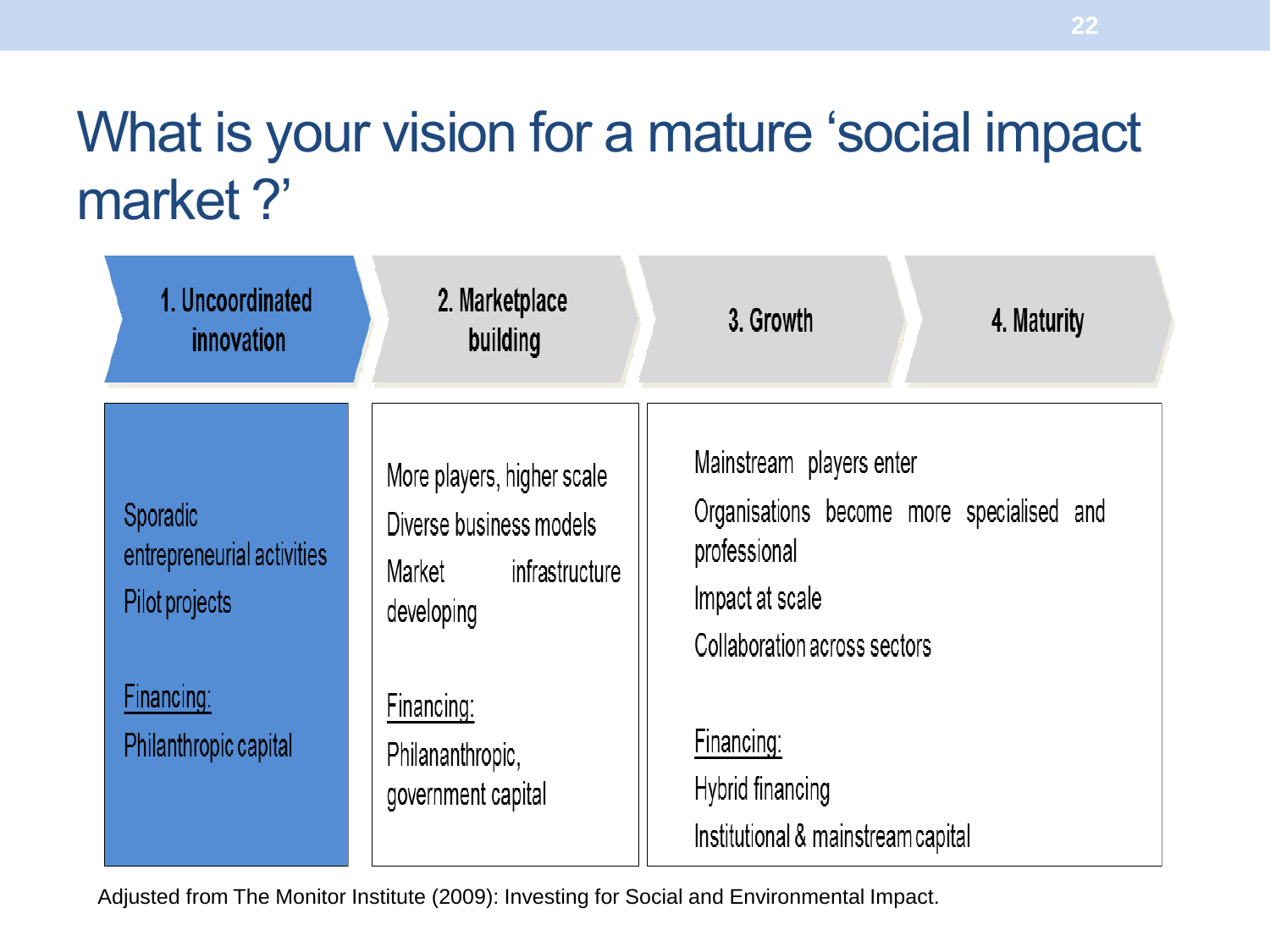Effective social impact markets have some common characteristics

- 1. Vulnerable groups not recipient of aid but as partners, owners, clients, suppliers
- 2. Government leadership matters
- 3. Don't forget the intermediaries!
- 4. "Supply of capital creates demand!"
- 5. Accept the hybrid, in-between world, grey area – and work with it!
- 6. "Nobody can do it alone" from egosystem to eco-system